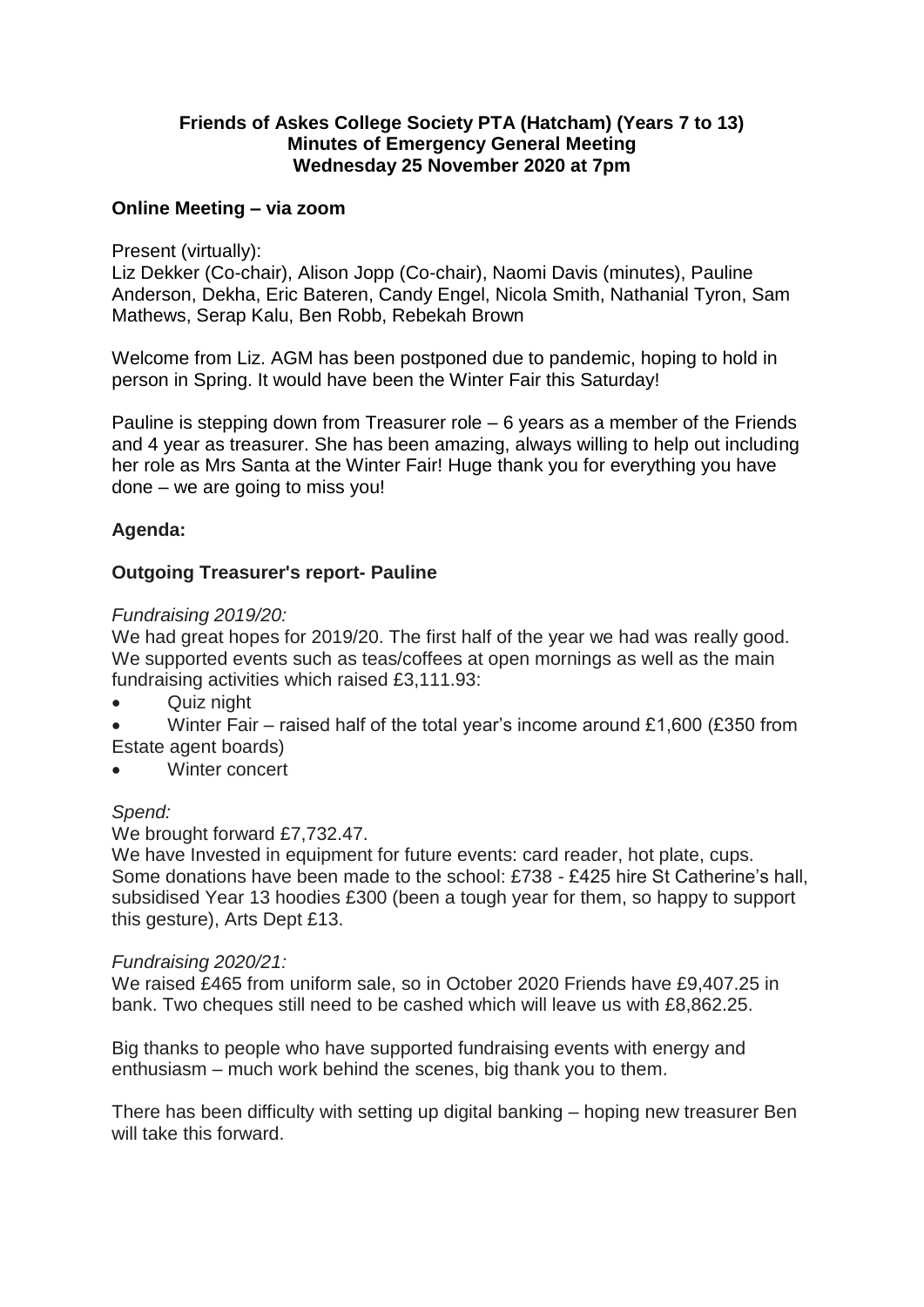## **Pressing committee appointments, Vice-chair and Treasurer**

Liz presented the new roles that need to be filled on the committee:

Ben Robb has agreed to be treasurer. Nominated by Liz Dekker and seconded by Alison Jopp – **elected.**

Nobody has put themselves forward to be Co-Chair, so Alison Jopp will stay on the committee as vice-chair until the AGM. Nominated by Liz Dekker and seconded by Naomi Davis – **elected**.

Supporting the school through the Friends group needs to be a collective effort – we need more people on the core committee. Liz has put a call out on the WhatsApp group.

Please do email if you have any questions or would like to be more involved: [Friends.askes@gmail.com](mailto:Friends.askes@gmail.com)

#### **Online banking**

Liz proposed that Friends of Aske's apply for Business Internet Banking at HSBC and confirmed that this is permitted within our rules. Seconded by Alison. Office holders need to be named on the minutes to be able to access online banking. The main signatories for the bank need to be changed too – Pauline suggested having four. For the moment until there is another co-chair there will be three: Ben Robb (John Benjamin Robb), Liz Dekker (Elizabeth Dekker), Naomi Davis.

## **Forum topics for January meeting**

Liz asked people what topics people would like to have for the January Parents' Forum meeting:

#### **Mental health** –

This was been raised in the past as a topic. There was a suggestion in the discussion that the school need to communicate more about what they are doing to support student mental wellbeing, especially in light of the pandemic. Have teachers/staff received training? Yes, YoungMinds and external company carried out a training session with all staff for 90 minutes. We continue to invest in the leadership of pastoral care as the College has two new leaders (Director of Inclusion and Senior Teacher responsible for Conduct & Pastoral Care).

Rebekah (parent governor at school with safeguarding remit) clarified that this now comes under safeguarding – if parents have a concern about mental wellbeing of their child they should raise this with their form tutor, especially if they are feeling school hinders rather than supports mental wellbeing.

Naomi mentioned that a Year 7 parent she had spoken to had been disappointed at the school playing lip service to mental wellbeing by wearing of a piece of yellow clothing on World Mental Health day whilst at the same time exacerbating mental ill health by piling on homework and the threat of detention for 'trivial things' (not underlining work, forgetting homework once) which were causing the Year 7 students a great deal of stress. We recognise that this may not be the experience of